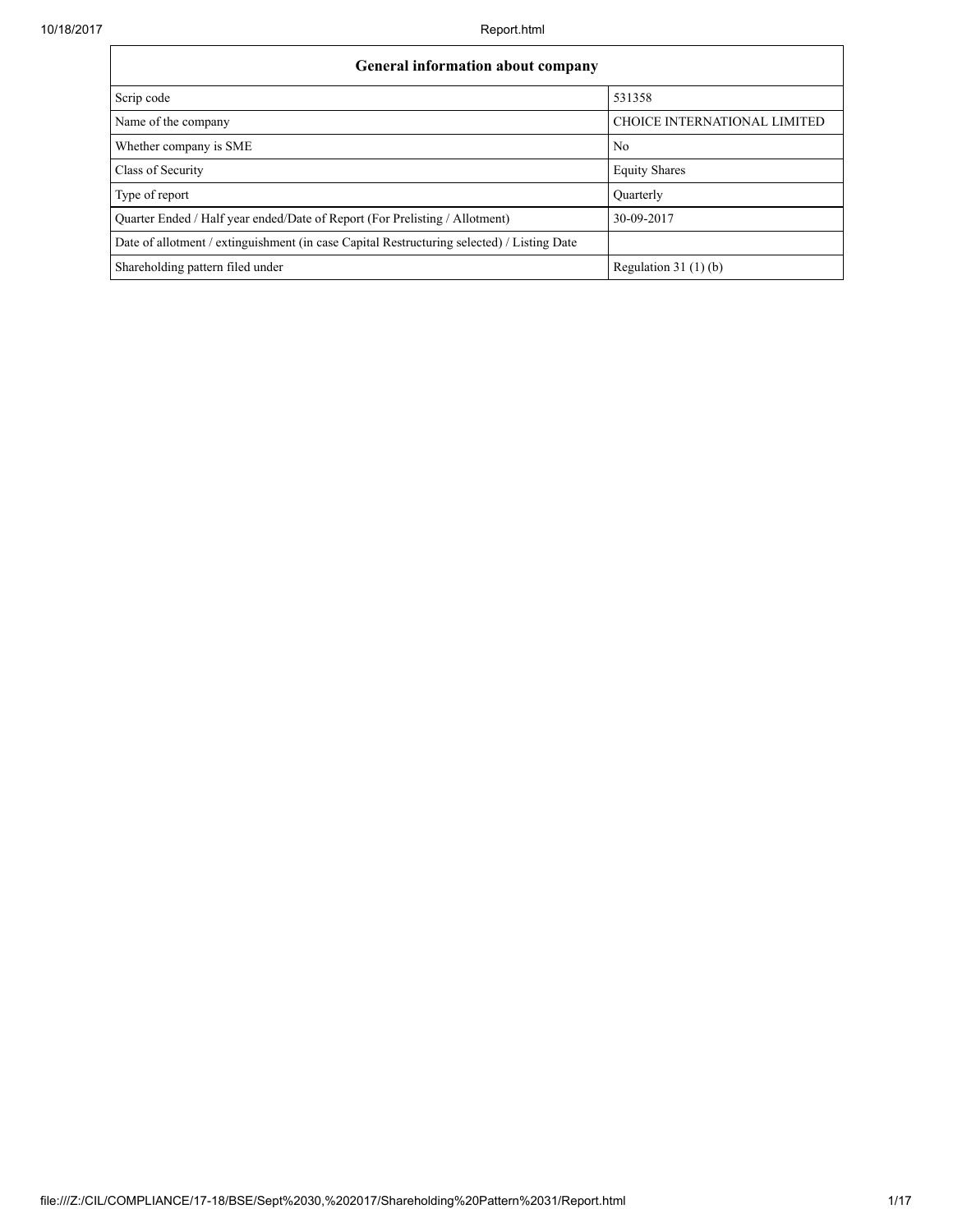| Sr. No. | <b>Particular</b>                                                                      | Yes/No         |
|---------|----------------------------------------------------------------------------------------|----------------|
|         | Whether the Listed Entity has issued any partly paid up shares?                        | No             |
|         | Whether the Listed Entity has issued any Convertible Securities?                       | N <sub>0</sub> |
|         | Whether the Listed Entity has issued any Warrants?                                     | N <sub>0</sub> |
| 4       | Whether the Listed Entity has any shares against which depository receipts are issued? | No             |
|         | Whether the Listed Entity has any shares in locked-in?                                 | Yes            |
| 6       | Whether any shares held by promoters are pledge or otherwise encumbered?               | No.            |
|         | Whether company has equity shares with differential voting rights?                     | No             |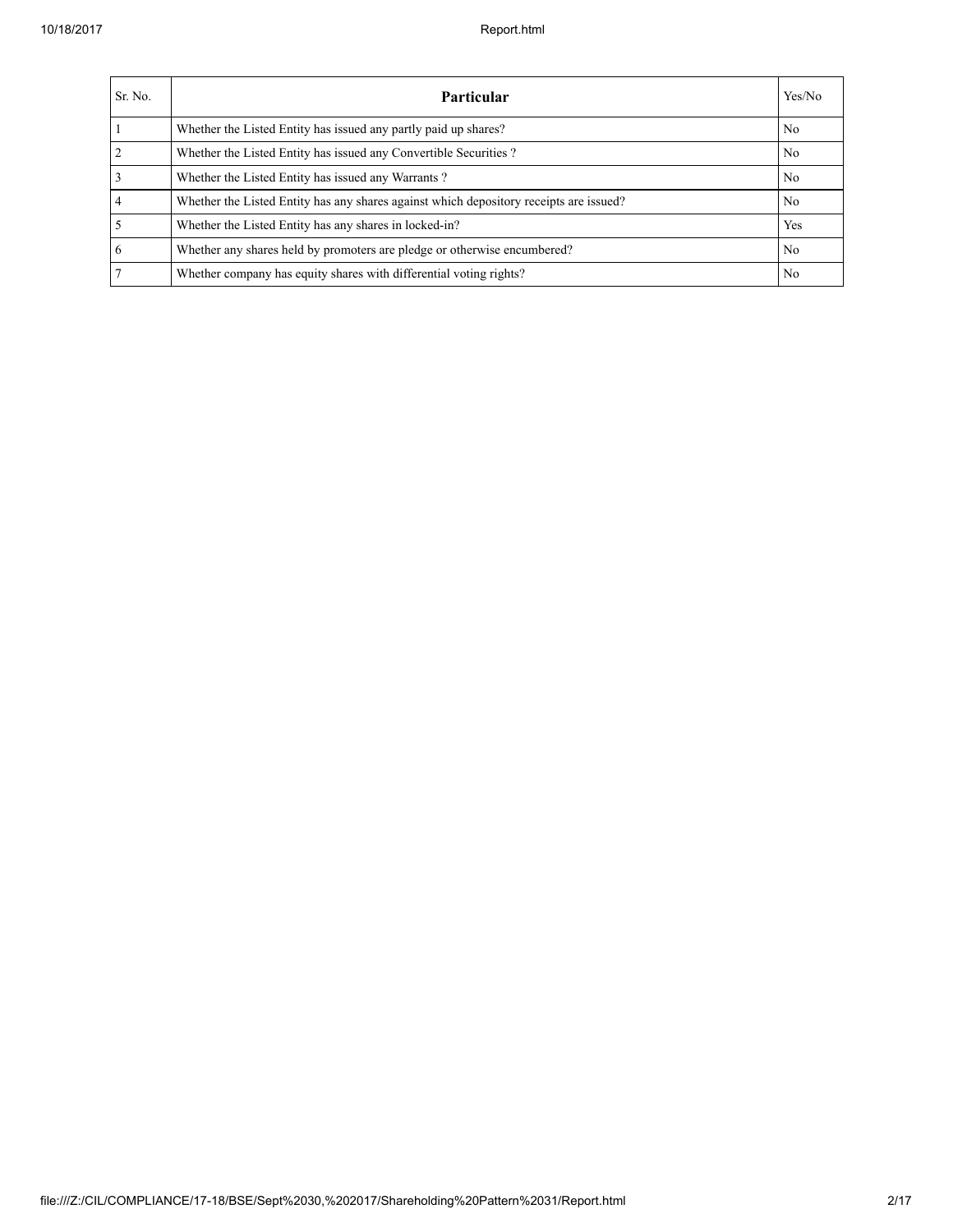|                 | Table 1 – Bunning y Blatement holding of specified securities |              |                                                                                                                     |                             |                           |                      |                                                                              |                           |  |                                      |            |
|-----------------|---------------------------------------------------------------|--------------|---------------------------------------------------------------------------------------------------------------------|-----------------------------|---------------------------|----------------------|------------------------------------------------------------------------------|---------------------------|--|--------------------------------------|------------|
|                 | Category                                                      | Nos. Of      | No. of                                                                                                              | No. Of<br>Partly<br>paid-up | No. Of<br>shares          | Total nos.<br>shares | Shareholding as a<br>% of total no. of<br>shares (calculated<br>as per SCRR, | class of securities (IX)  |  | Number of Voting Rights held in each |            |
| Category<br>(I) | of<br>shareholder                                             | shareholders | fully paid<br>up equity                                                                                             | equity                      | underlying<br>Depository  | held (VII)           |                                                                              | No of Voting (XIV) Rights |  |                                      | Total as a |
|                 | (II)                                                          | (III)        | $= (IV) +$<br>shares<br>shares<br>Receipts<br>held (IV)<br>held<br>$(V)$ + $(VI)$<br>% of $(A+B+C2)$<br>(VI)<br>(V) | $1957)$ (VIII) As a         | Class eg:<br>$\mathbf{X}$ | Class<br>eg:y        | Total                                                                        | $%$ of<br>$(A+B+C)$       |  |                                      |            |
| (A)             | Promoter<br>&<br>Promoter<br>Group                            | 17           | 14686527                                                                                                            |                             |                           | 14686527             | 73.42                                                                        | 14686527                  |  | 14686527                             | 73.42      |
| (B)             | Public                                                        | 2164         | 5318273                                                                                                             |                             |                           | 5318273              | 26.58                                                                        | 5318273                   |  | 5318273                              | 26.58      |
| (C)             | Non<br>Promoter-<br>Non Public                                |              |                                                                                                                     |                             |                           |                      |                                                                              |                           |  |                                      |            |
| (C1)            | <b>Shares</b><br>underlying<br><b>DRs</b>                     |              |                                                                                                                     |                             |                           |                      |                                                                              |                           |  |                                      |            |
| (C2)            | Shares held<br>by<br>Employee<br>Trusts                       |              |                                                                                                                     |                             |                           |                      |                                                                              |                           |  |                                      |            |
|                 | Total                                                         | 2181         | 20004800                                                                                                            |                             |                           | 20004800             | 100                                                                          | 20004800                  |  | 20004800                             | 100        |

## Table I - Summary Statement holding of specified securities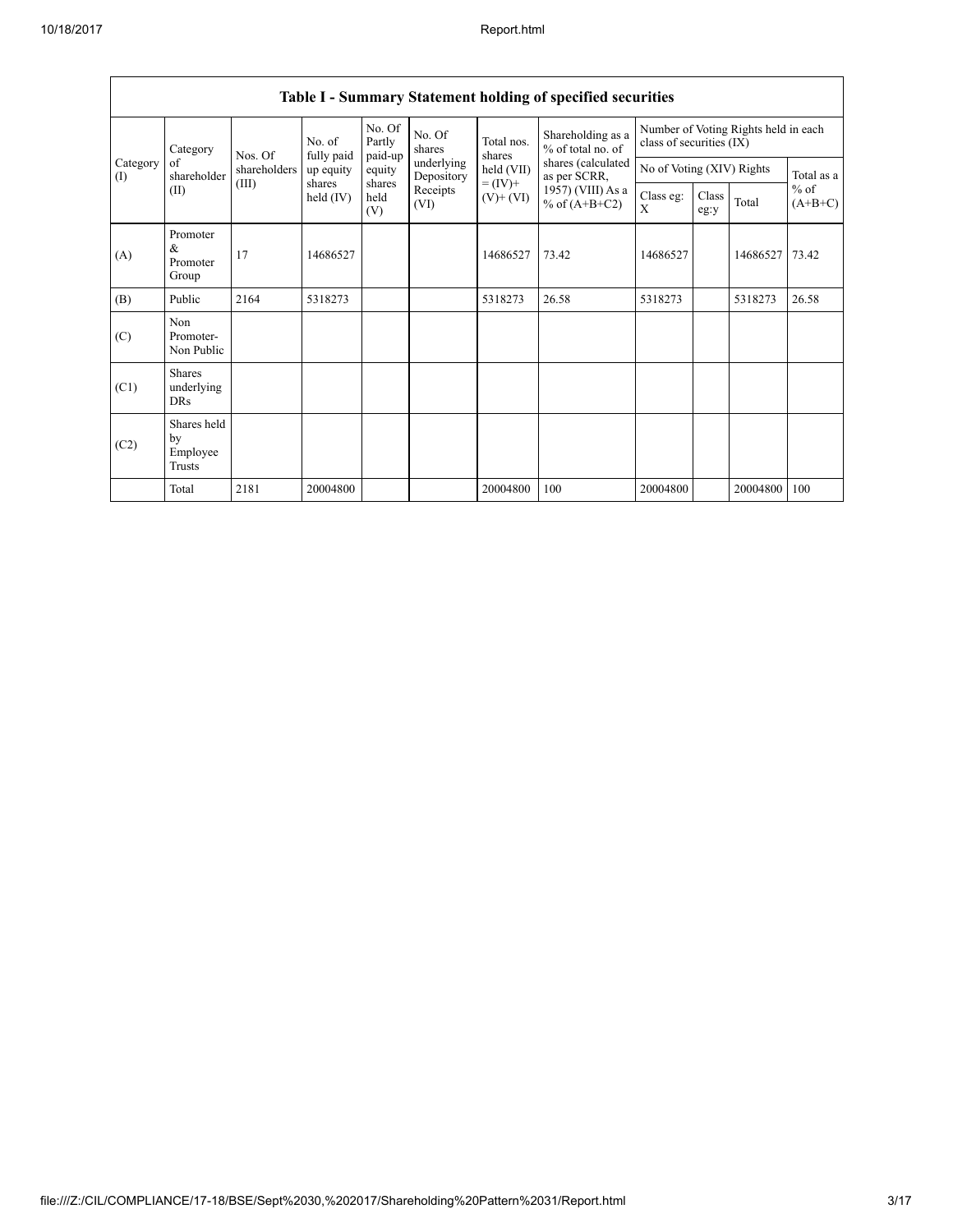|          | Table I - Summary Statement holding of specified securities |                                                                                                                                                                                                                                                                                                                                                                                                                                                               |           |                                                  |                    |                                                  |                                |                                                                               |  |                                       |
|----------|-------------------------------------------------------------|---------------------------------------------------------------------------------------------------------------------------------------------------------------------------------------------------------------------------------------------------------------------------------------------------------------------------------------------------------------------------------------------------------------------------------------------------------------|-----------|--------------------------------------------------|--------------------|--------------------------------------------------|--------------------------------|-------------------------------------------------------------------------------|--|---------------------------------------|
| Category | Category<br>of                                              | % assuming full<br>No. Of Shares<br>No. Of<br>Underlying<br>conversion of<br>No. of<br><b>Shares</b><br>Shares<br>Outstanding<br>convertible<br>Underlying<br>Underlying<br>convertible<br>securities (as a<br>Outstanding<br>securities and<br>Outstanding<br>percentage of<br>convertible<br><b>Warrants</b><br>No. Of<br>diluted share<br>securities<br>$(X_i)$<br>capital) $(XI)$ =<br>Warrants (Xi)<br>(X)<br>$(VII)+(X)$ As a %<br>(a)<br>of $(A+B+C2)$ |           |                                                  | Shareholding, as a | Number of<br>Locked in shares<br>(XII)           |                                | Number of<br><b>Shares</b><br>pledged or<br>otherwise<br>encumbered<br>(XIII) |  | Number of<br>equity shares<br>held in |
| (1)      | shareholder<br>(II)                                         |                                                                                                                                                                                                                                                                                                                                                                                                                                                               | No. $(a)$ | As a<br>$%$ of<br>total<br>Shares<br>held<br>(b) | No.<br>(a)         | As a<br>$%$ of<br>total<br>Shares<br>held<br>(b) | dematerialized<br>form $(XIV)$ |                                                                               |  |                                       |
| (A)      | Promoter<br>&<br>Promoter<br>Group                          |                                                                                                                                                                                                                                                                                                                                                                                                                                                               |           |                                                  | 73.42              | 14461527                                         | 98.47                          |                                                                               |  | 14686527                              |
| (B)      | Public                                                      |                                                                                                                                                                                                                                                                                                                                                                                                                                                               |           |                                                  | 26.58              | $\mathbf{0}$                                     | $\mathbf{0}$                   |                                                                               |  | 5242271                               |
| (C)      | Non<br>Promoter-<br>Non Public                              |                                                                                                                                                                                                                                                                                                                                                                                                                                                               |           |                                                  |                    |                                                  |                                |                                                                               |  |                                       |
| (C1)     | <b>Shares</b><br>underlying<br><b>DRs</b>                   |                                                                                                                                                                                                                                                                                                                                                                                                                                                               |           |                                                  |                    |                                                  |                                |                                                                               |  |                                       |
| (C2)     | Shares held<br>by<br>Employee<br><b>Trusts</b>              |                                                                                                                                                                                                                                                                                                                                                                                                                                                               |           |                                                  |                    |                                                  |                                |                                                                               |  |                                       |
|          | Total                                                       |                                                                                                                                                                                                                                                                                                                                                                                                                                                               |           |                                                  | 100                | 14461527                                         | 72.29                          |                                                                               |  | 19928798                              |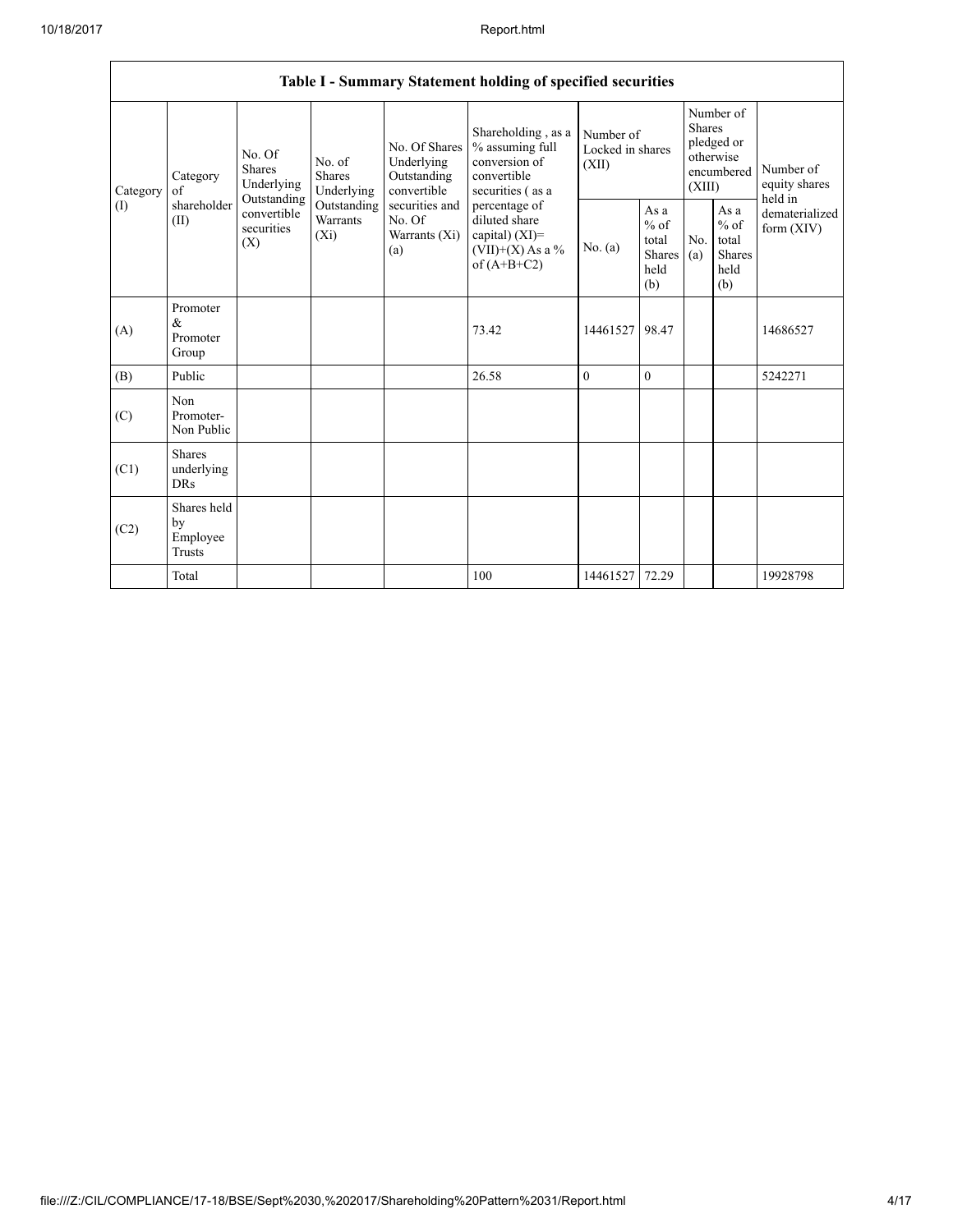|                                                                                                | Table II - Statement showing shareholding pattern of the Promoter and Promoter Group                                |                                                                              |                         |                                 |                                    |                             |                                                      |                           |               |                                      |                           |
|------------------------------------------------------------------------------------------------|---------------------------------------------------------------------------------------------------------------------|------------------------------------------------------------------------------|-------------------------|---------------------------------|------------------------------------|-----------------------------|------------------------------------------------------|---------------------------|---------------|--------------------------------------|---------------------------|
|                                                                                                |                                                                                                                     |                                                                              | No. of                  | No.<br>Of                       | No. Of                             | Total nos.                  | Shareholding<br>as a % of                            | class of securities (IX)  |               | Number of Voting Rights held in each |                           |
| Sr.                                                                                            | Category $\&$<br>Name of the                                                                                        | Nos. Of<br>shareholders                                                      | fully paid<br>up equity | Partly<br>paid-<br>up           | shares<br>underlying<br>Depository | shares<br>held<br>$(VII) =$ | total no. of<br>shares<br>(calculated as             | No of Voting (XIV) Rights |               |                                      | Total<br>as a %<br>of     |
|                                                                                                | Shareholders (I)                                                                                                    | (III)                                                                        | shares<br>held (IV)     | equity<br>shares<br>held<br>(V) | Receipts<br>(VI)                   | $(IV)$ +<br>$(V)+(VI)$      | per SCRR,<br>1957) (VIII)<br>As a % of<br>$(A+B+C2)$ | Class eg:<br>X            | Class<br>eg:y | Total                                | Total<br>Voting<br>rights |
| A                                                                                              | Table II - Statement showing shareholding pattern of the Promoter and Promoter Group                                |                                                                              |                         |                                 |                                    |                             |                                                      |                           |               |                                      |                           |
| (1)                                                                                            | Indian                                                                                                              |                                                                              |                         |                                 |                                    |                             |                                                      |                           |               |                                      |                           |
| (a)                                                                                            | Individuals/Hindu<br>undivided Family                                                                               | 16                                                                           | 14300000                |                                 |                                    | 14300000                    | 71.48                                                | 14300000                  |               | 14300000                             | 71.48                     |
| (d)                                                                                            | Any Other<br>(specify)                                                                                              | $\mathbf{1}$                                                                 | 386527                  |                                 |                                    | 386527                      | 1.93                                                 | 386527                    |               | 386527                               | 1.93                      |
| Sub-Total<br>(A)(1)                                                                            |                                                                                                                     | 17                                                                           | 14686527                |                                 |                                    | 14686527                    | 73.42                                                | 14686527                  |               | 14686527                             | 73.42                     |
| (2)                                                                                            | Foreign                                                                                                             |                                                                              |                         |                                 |                                    |                             |                                                      |                           |               |                                      |                           |
| Total<br>Shareholding<br>of Promoter<br>and<br>Promoter<br>Group $(A)=$<br>$(A)(1)+(A)$<br>(2) |                                                                                                                     | 17                                                                           | 14686527                |                                 |                                    | 14686527                    | 73.42                                                | 14686527                  |               | 14686527                             | 73.42                     |
| $\, {\bf B}$                                                                                   |                                                                                                                     | Table III - Statement showing shareholding pattern of the Public shareholder |                         |                                 |                                    |                             |                                                      |                           |               |                                      |                           |
| (1)                                                                                            | Institutions                                                                                                        |                                                                              |                         |                                 |                                    |                             |                                                      |                           |               |                                      |                           |
| (3)                                                                                            | Non-institutions                                                                                                    |                                                                              |                         |                                 |                                    |                             |                                                      |                           |               |                                      |                           |
| (a(i))                                                                                         | Individuals -<br>i.Individual<br>shareholders<br>holding nominal<br>share capital up<br>to Rs. 2 lakhs.             | 2050                                                                         | 1506693                 |                                 |                                    | 1506693                     | 7.53                                                 | 1506693                   |               | 1506693                              | 7.53                      |
| (a(ii))                                                                                        | Individuals - ii.<br>Individual<br>shareholders<br>holding nominal<br>share capital in<br>excess of Rs. 2<br>lakhs. | 15                                                                           | 600517                  |                                 |                                    | 600517                      | 3                                                    | 600517                    |               | 600517                               | 3                         |
| (e)                                                                                            | Any Other<br>(specify)                                                                                              | 99                                                                           | 3211063                 |                                 |                                    | 3211063                     | 16.05                                                | 3211063                   |               | 3211063                              | 16.05                     |
| Sub-Total<br>(B)(3)                                                                            |                                                                                                                     | 2164                                                                         | 5318273                 |                                 |                                    | 5318273                     | 26.58                                                | 5318273                   |               | 5318273                              | 26.58                     |
| <b>Total Public</b><br>Shareholding<br>$(B)=(B)(1)+$<br>$(B)(2)+(B)$<br>(3)                    |                                                                                                                     | 2164                                                                         | 5318273                 |                                 |                                    | 5318273                     | 26.58                                                | 5318273                   |               | 5318273                              | 26.58                     |
| $\mathbf C$                                                                                    | Table IV - Statement showing shareholding pattern of the Non Promoter- Non Public shareholder                       |                                                                              |                         |                                 |                                    |                             |                                                      |                           |               |                                      |                           |
| Total (<br>$A+B+C2$ )                                                                          |                                                                                                                     | 2181                                                                         | 20004800                |                                 |                                    | 20004800                    | 100                                                  | 20004800                  |               | 20004800                             | 100                       |
| Total<br>$(A+B+C)$                                                                             |                                                                                                                     | 2181                                                                         | 20004800                |                                 |                                    | 20004800                    | 100                                                  | 20004800                  |               | 20004800 100                         |                           |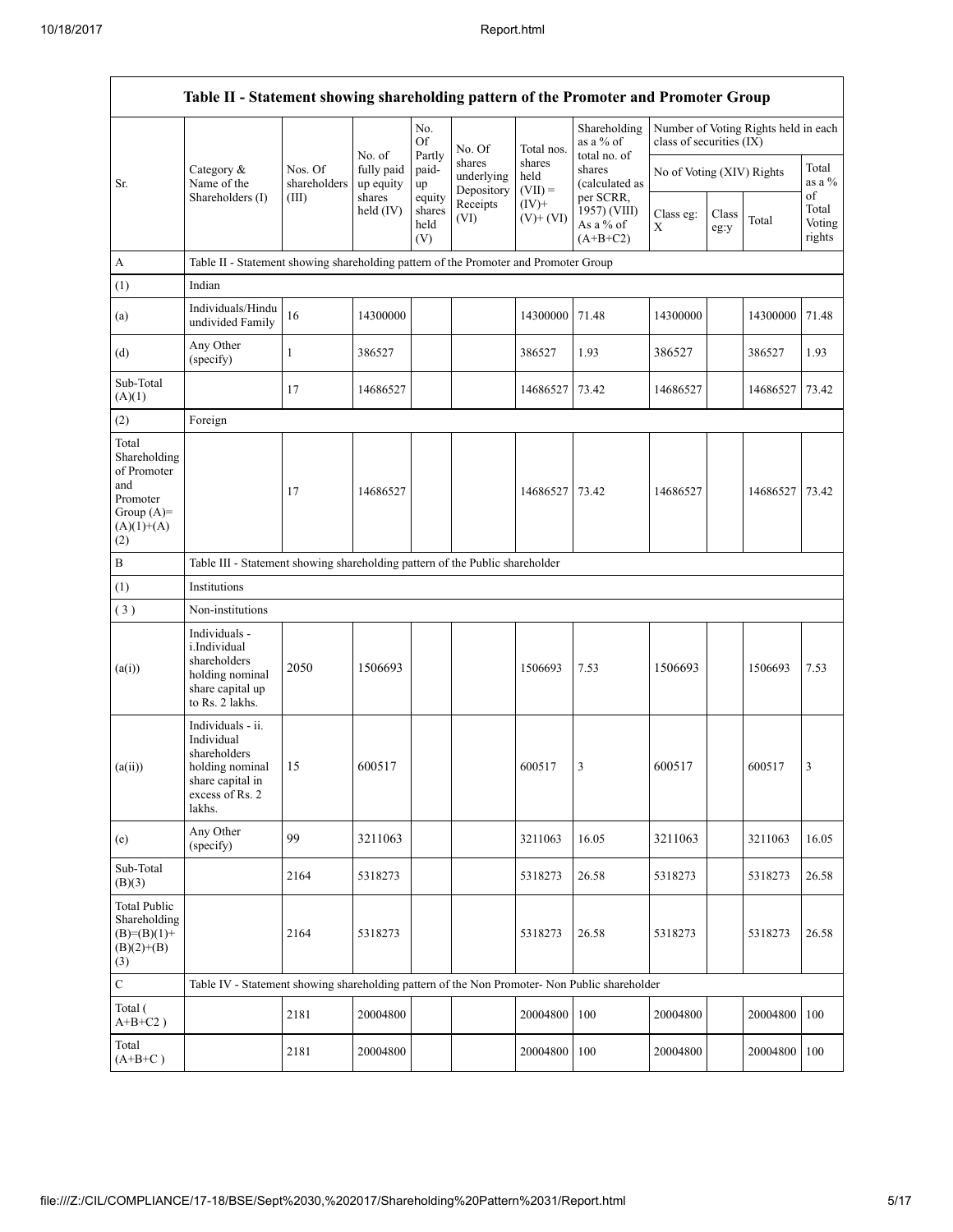|                                                                                         |                                                                                          |                                                                                        |                                                           | Table II - Statement showing shareholding pattern of the Promoter and Promoter Group          |                                        |                                                  |                                                                        |                                                             |                                       |  |
|-----------------------------------------------------------------------------------------|------------------------------------------------------------------------------------------|----------------------------------------------------------------------------------------|-----------------------------------------------------------|-----------------------------------------------------------------------------------------------|----------------------------------------|--------------------------------------------------|------------------------------------------------------------------------|-------------------------------------------------------------|---------------------------------------|--|
| Sr.                                                                                     | No. Of<br><b>Shares</b><br>Underlying<br>Outstanding<br>convertible<br>securities<br>(X) | No. of<br><b>Shares</b><br>Underlying                                                  | No. Of Shares<br>Underlying<br>Outstanding<br>convertible | Shareholding, as a %<br>assuming full<br>conversion of<br>convertible securities (            | Number of<br>Locked in shares<br>(XII) |                                                  | Number of<br>Shares<br>pledged or<br>otherwise<br>encumbered<br>(XIII) |                                                             | Number of<br>equity shares<br>held in |  |
|                                                                                         |                                                                                          | Outstanding<br>securities and<br>Warrants<br>No. Of<br>Warrants (Xi)<br>$(X_i)$<br>(a) |                                                           | as a percentage of<br>diluted share capital)<br>$(XI) = (VII)+(X) As a %$<br>of $(A+B+C2)$    | No. $(a)$                              | As a<br>$%$ of<br>total<br>Shares<br>held<br>(b) | No.<br>(a)                                                             | As $\mathbf{a}$<br>$%$ of<br>total<br>Shares<br>held<br>(b) | dematerialized<br>form $(XIV)$        |  |
| $\mathbf{A}$                                                                            | Table II - Statement showing shareholding pattern of the Promoter and Promoter Group     |                                                                                        |                                                           |                                                                                               |                                        |                                                  |                                                                        |                                                             |                                       |  |
| (1)                                                                                     | Indian                                                                                   |                                                                                        |                                                           |                                                                                               |                                        |                                                  |                                                                        |                                                             |                                       |  |
| (a)                                                                                     |                                                                                          |                                                                                        |                                                           | 71.48                                                                                         | 14075000                               | 98.43                                            |                                                                        |                                                             | 14300000                              |  |
| (d)                                                                                     |                                                                                          |                                                                                        |                                                           | 1.93                                                                                          | 386527                                 | 100                                              |                                                                        |                                                             | 386527                                |  |
| Sub-Total (A)<br>(1)                                                                    |                                                                                          |                                                                                        |                                                           | 73.42                                                                                         | 14461527                               | 98.47                                            |                                                                        |                                                             | 14686527                              |  |
| (2)                                                                                     | Foreign                                                                                  |                                                                                        |                                                           |                                                                                               |                                        |                                                  |                                                                        |                                                             |                                       |  |
| Total<br>Shareholding<br>of Promoter<br>and Promoter<br>Group $(A)=$<br>$(A)(1)+(A)(2)$ |                                                                                          |                                                                                        |                                                           | 73.42                                                                                         | 14461527 98.47                         |                                                  |                                                                        |                                                             | 14686527                              |  |
| $\, {\bf B}$                                                                            |                                                                                          |                                                                                        |                                                           | Table III - Statement showing shareholding pattern of the Public shareholder                  |                                        |                                                  |                                                                        |                                                             |                                       |  |
| (1)                                                                                     | Institutions                                                                             |                                                                                        |                                                           |                                                                                               |                                        |                                                  |                                                                        |                                                             |                                       |  |
| (3)                                                                                     | Non-institutions                                                                         |                                                                                        |                                                           |                                                                                               |                                        |                                                  |                                                                        |                                                             |                                       |  |
| (a(i))                                                                                  |                                                                                          |                                                                                        |                                                           | 7.53                                                                                          | $\boldsymbol{0}$                       | $\boldsymbol{0}$                                 |                                                                        |                                                             | 1432691                               |  |
| (a(ii))                                                                                 |                                                                                          |                                                                                        |                                                           | 3                                                                                             | $\boldsymbol{0}$                       | $\mathbf{0}$                                     |                                                                        |                                                             | 600517                                |  |
| (e)                                                                                     |                                                                                          |                                                                                        |                                                           | 16.05                                                                                         | $\boldsymbol{0}$                       | $\boldsymbol{0}$                                 |                                                                        |                                                             | 3209063                               |  |
| Sub-Total (B)<br>(3)                                                                    |                                                                                          |                                                                                        |                                                           | 26.58                                                                                         | $\mathbf{0}$                           | $\boldsymbol{0}$                                 |                                                                        |                                                             | 5242271                               |  |
| <b>Total Public</b><br>Shareholding<br>$(B)=(B)(1)+$<br>$(B)(2)+(B)(3)$                 |                                                                                          |                                                                                        |                                                           | 26.58                                                                                         | $\boldsymbol{0}$                       | $\boldsymbol{0}$                                 |                                                                        |                                                             | 5242271                               |  |
| $\mathbf C$                                                                             |                                                                                          |                                                                                        |                                                           | Table IV - Statement showing shareholding pattern of the Non Promoter- Non Public shareholder |                                        |                                                  |                                                                        |                                                             |                                       |  |
| Total (<br>$A+B+C2$ )                                                                   |                                                                                          |                                                                                        |                                                           | 100                                                                                           | 14461527                               | 72.29                                            |                                                                        |                                                             | 19928798                              |  |
| Total<br>$(A+B+C)$                                                                      |                                                                                          |                                                                                        |                                                           | 100                                                                                           | 14461527                               | 72.29                                            |                                                                        |                                                             | 19928798                              |  |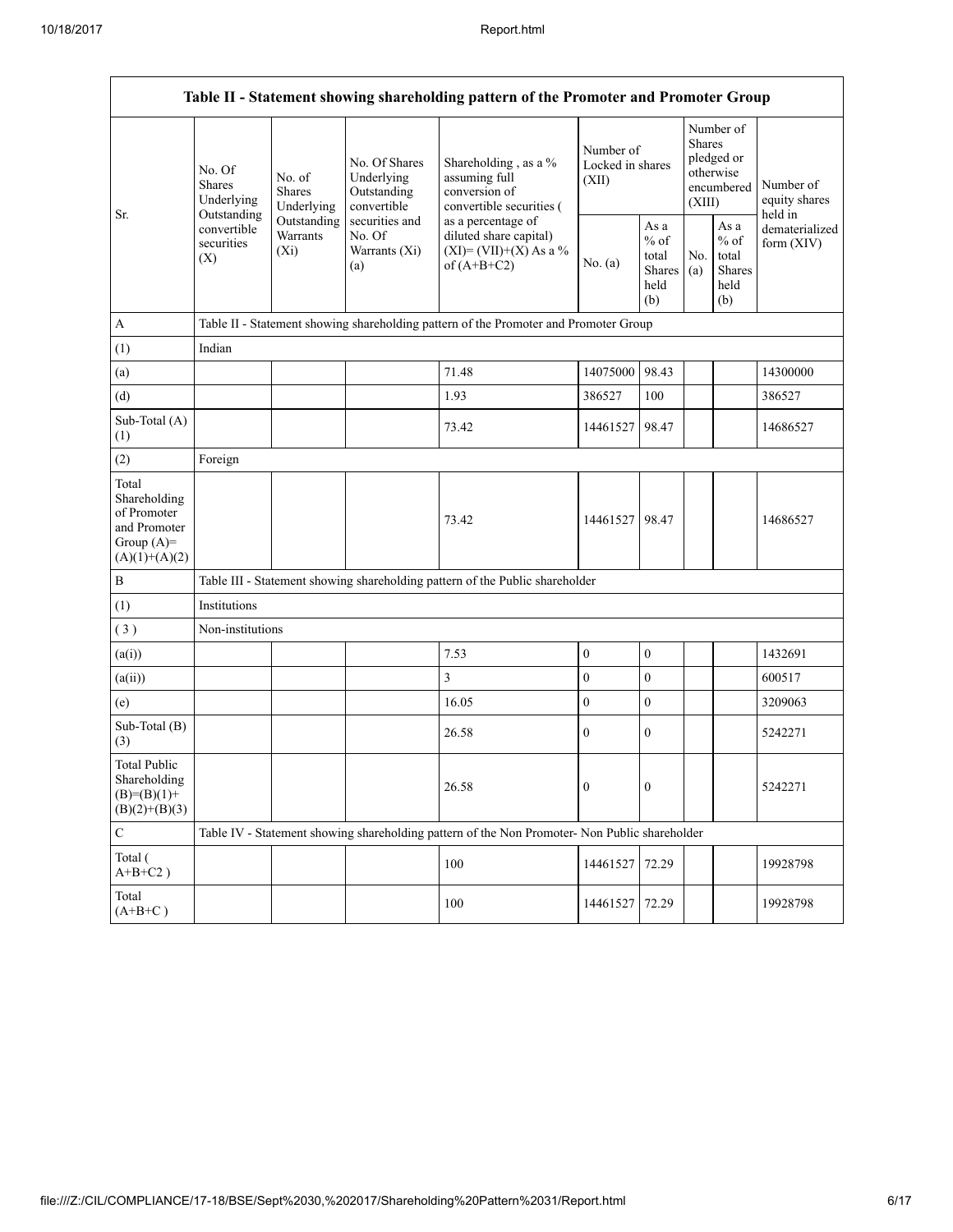| <b>Individuals/Hindu undivided Family</b>                                                                                                                                                |                        |                                              |                                          |                                          |                       |                                         |                          |  |  |  |
|------------------------------------------------------------------------------------------------------------------------------------------------------------------------------------------|------------------------|----------------------------------------------|------------------------------------------|------------------------------------------|-----------------------|-----------------------------------------|--------------------------|--|--|--|
| Searial No.                                                                                                                                                                              | $\mathbf{1}$           | $\overline{c}$                               | 3                                        | $\overline{4}$                           | 5                     | 6                                       | $\boldsymbol{7}$         |  |  |  |
| Name of the<br>Shareholders (I)                                                                                                                                                          | KAMAL<br><b>PODDAR</b> | <b>ARUN</b><br><b>KUMAR</b><br><b>PODDAR</b> | <b>ARCHANA</b><br>ANIL<br><b>PATODIA</b> | <b>VINITA</b><br>SUNIL<br><b>PATODIA</b> | SONU<br><b>PODDAR</b> | <b>SUNIL</b><br>KUMAR<br><b>PATODIA</b> | ANIL C<br><b>PATODIA</b> |  |  |  |
| PAN (II)                                                                                                                                                                                 | AJNPP5353K             | ANHPP9477G                                   | AGZPP2397L                               | ADTPP7048M                               | AGIPC0029R            | AAXPP0203B                              | AFMPP7771G               |  |  |  |
| No. of fully paid<br>up equity shares<br>held (IV)                                                                                                                                       | 2500000                | 2100000                                      | 1575000                                  | 1575000                                  | 1250000               | 1100000                                 | 1100000                  |  |  |  |
| No. Of Partly paid-<br>up equity shares<br>held (V)                                                                                                                                      |                        |                                              |                                          |                                          |                       |                                         |                          |  |  |  |
| No. Of shares<br>underlying<br>Depository<br>Receipts (VI)                                                                                                                               |                        |                                              |                                          |                                          |                       |                                         |                          |  |  |  |
| Total nos. shares<br>held $(VII) = (IV) +$<br>$(V)$ + $(VI)$                                                                                                                             | 2500000                | 2100000                                      | 1575000                                  | 1575000                                  | 1250000               | 1100000                                 | 1100000                  |  |  |  |
| Shareholding as a<br>% of total no. of<br>shares (calculated<br>as per SCRR,<br>1957) (VIII) As a<br>% of $(A+B+C2)$                                                                     | 12.5                   | 10.5                                         | 7.87                                     | 7.87                                     | 6.25                  | 5.5                                     | 5.5                      |  |  |  |
| Number of Voting Rights held in each class of securities (IX)                                                                                                                            |                        |                                              |                                          |                                          |                       |                                         |                          |  |  |  |
| Class eg:X                                                                                                                                                                               | 2500000                | 2100000                                      | 1575000                                  | 1575000                                  | 1250000               | 1100000                                 | 1100000                  |  |  |  |
| Class eg:y                                                                                                                                                                               |                        |                                              |                                          |                                          |                       |                                         |                          |  |  |  |
| Total                                                                                                                                                                                    | 2500000                | 2100000                                      | 1575000                                  | 1575000                                  | 1250000               | 1100000                                 | 1100000                  |  |  |  |
| Total as a % of<br><b>Total Voting rights</b>                                                                                                                                            | 12.5                   | 10.5                                         | 7.87                                     | 7.87                                     | 6.25                  | 5.5                                     | 5.5                      |  |  |  |
| No. Of Shares<br>Underlying<br>Outstanding<br>convertible<br>securities $(X)$                                                                                                            |                        |                                              |                                          |                                          |                       |                                         |                          |  |  |  |
| No. of Shares<br>Underlying<br>Outstanding<br>Warrants (Xi)                                                                                                                              |                        |                                              |                                          |                                          |                       |                                         |                          |  |  |  |
| No. Of Shares<br>Underlying<br>Outstanding<br>convertible<br>securities and No.<br>Of Warrants (Xi)<br>(a)                                                                               |                        |                                              |                                          |                                          |                       |                                         |                          |  |  |  |
| Shareholding, as a<br>% assuming full<br>conversion of<br>convertible<br>securities (as a<br>percentage of<br>diluted share<br>capital) (XI)=<br>$(VII)+(Xi)(a)$ As a<br>% of $(A+B+C2)$ | 12.5                   | 10.5                                         | 7.87                                     | 7.87                                     | 6.25                  | 5.5                                     | 5.5                      |  |  |  |
| Number of Locked in shares (XII)                                                                                                                                                         |                        |                                              |                                          |                                          |                       |                                         |                          |  |  |  |
| No. (a)                                                                                                                                                                                  | 2500000                | 2100000                                      | 1575000                                  | 1575000                                  | 1250000               | 1100000                                 | 1100000                  |  |  |  |
| As a % of total<br>Shares held (b)                                                                                                                                                       | 100                    | 100                                          | 100                                      | 100                                      | 100                   | 100                                     | 100                      |  |  |  |
| Number of Shares pledged or otherwise encumbered (XIII)                                                                                                                                  |                        |                                              |                                          |                                          |                       |                                         |                          |  |  |  |
| No. $(a)$                                                                                                                                                                                |                        |                                              |                                          |                                          |                       |                                         |                          |  |  |  |

file:///Z:/CIL/COMPLIANCE/17-18/BSE/Sept%2030,%202017/Shareholding%20Pattern%2031/Report.html 7/17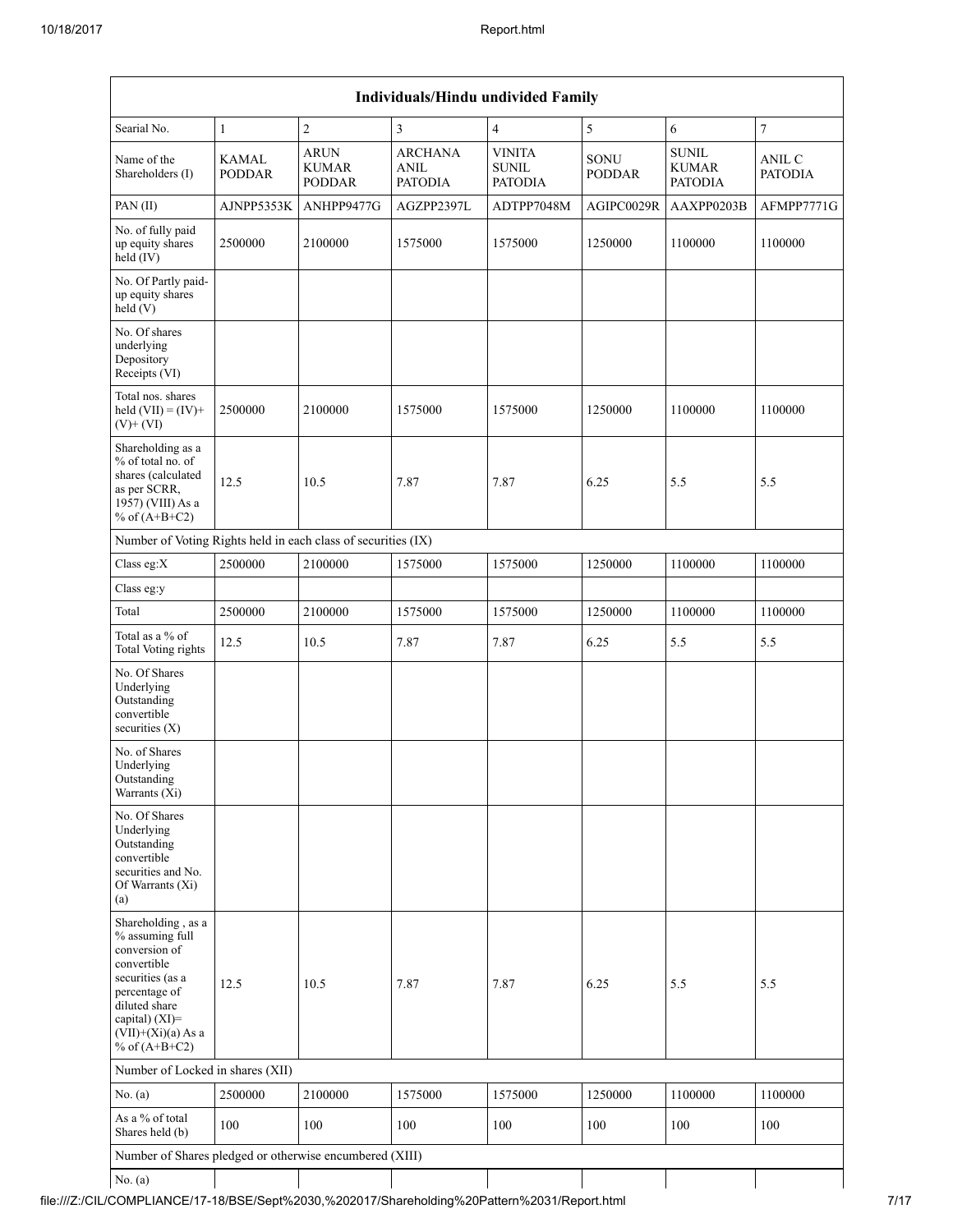| As a % of total<br>Shares held (b)                                   |         |         |         |         |         |         |         |  |
|----------------------------------------------------------------------|---------|---------|---------|---------|---------|---------|---------|--|
| Number of equity<br>shares held in<br>dematerialized<br>form $(XIV)$ | 2500000 | 2100000 | 1575000 | 1575000 | 1250000 | 1100000 | 1100000 |  |
| Reason for not providing PAN                                         |         |         |         |         |         |         |         |  |
| Reason for not<br>providing PAN                                      |         |         |         |         |         |         |         |  |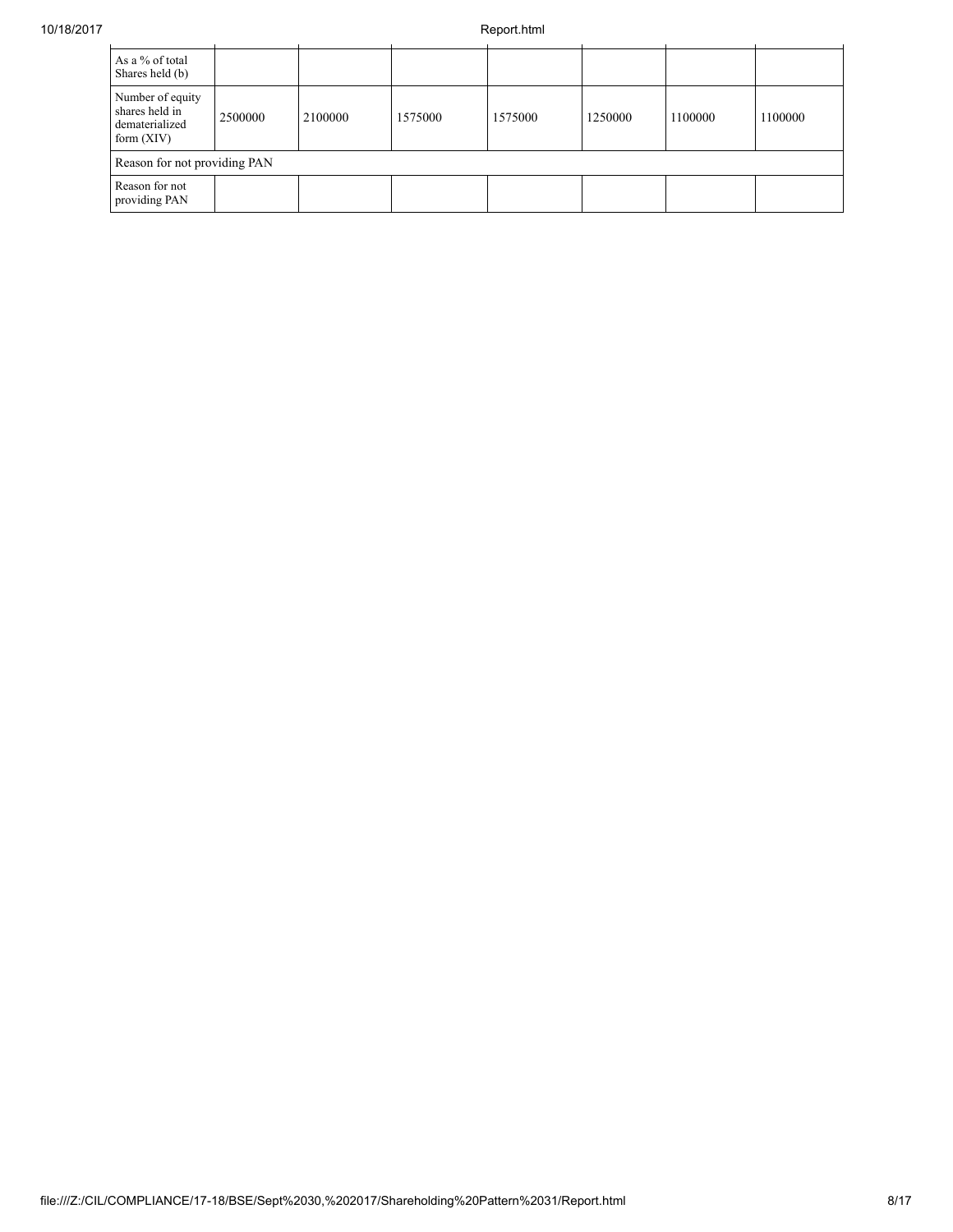| Individuals/Hindu undivided Family                                                                                                                                                          |                                          |                                                                 |                                                                |                     |                                           |                                                 |                                         |  |  |  |
|---------------------------------------------------------------------------------------------------------------------------------------------------------------------------------------------|------------------------------------------|-----------------------------------------------------------------|----------------------------------------------------------------|---------------------|-------------------------------------------|-------------------------------------------------|-----------------------------------------|--|--|--|
| Searial No.                                                                                                                                                                                 | 8                                        | 9                                                               | 10                                                             | 11                  | 12                                        | 13                                              | 14                                      |  |  |  |
| Name of the<br>Shareholders (I)                                                                                                                                                             | <b>HEMLATA</b><br>KAMAL<br><b>PODDAR</b> | <b>SUNIL</b><br><b>CHOTHMAL</b><br><b>PATODIA</b><br><b>HUF</b> | <b>ANIL</b><br><b>CHOTHMAL</b><br><b>PATODIA</b><br><b>HUF</b> | KAMAL<br>PODDAR HUF | <b>ARUN</b><br><b>KUMAR</b><br>PODDAR HUF | <b>SUYASH</b><br><b>SUNIL</b><br><b>PATODIA</b> | AAYUSH<br><b>ANIL</b><br><b>PATODIA</b> |  |  |  |
| PAN (II)                                                                                                                                                                                    | AMJPP9451H                               | AAAHS9276C                                                      | AAAHA4542B                                                     | AAHHK1927M          | AAMHA1752K                                | CNXPP1439A                                      | CNXPP1381D                              |  |  |  |
| No. of fully paid<br>up equity shares<br>held (IV)                                                                                                                                          | 850000                                   | 300000                                                          | 300000                                                         | 225000              | 225000                                    | 300000                                          | 300000                                  |  |  |  |
| No. Of Partly paid-<br>up equity shares<br>held(V)                                                                                                                                          |                                          |                                                                 |                                                                |                     |                                           |                                                 |                                         |  |  |  |
| No. Of shares<br>underlying<br>Depository<br>Receipts (VI)                                                                                                                                  |                                          |                                                                 |                                                                |                     |                                           |                                                 |                                         |  |  |  |
| Total nos. shares<br>held $(VII) = (IV) +$<br>$(V)$ + $(VI)$                                                                                                                                | 850000                                   | 300000                                                          | 300000                                                         | 225000              | 225000                                    | 300000                                          | 300000                                  |  |  |  |
| Shareholding as a<br>% of total no. of<br>shares (calculated<br>as per SCRR,<br>1957) (VIII) As a<br>% of $(A+B+C2)$                                                                        | 4.25                                     | 1.5                                                             | 1.5                                                            | 1.12                | 1.12                                      | 1.5                                             | 1.5                                     |  |  |  |
| Number of Voting Rights held in each class of securities (IX)                                                                                                                               |                                          |                                                                 |                                                                |                     |                                           |                                                 |                                         |  |  |  |
| Class eg:X                                                                                                                                                                                  | 850000                                   | 300000                                                          | 300000                                                         | 225000              | 225000                                    | 300000                                          | 300000                                  |  |  |  |
| Class eg:y                                                                                                                                                                                  |                                          |                                                                 |                                                                |                     |                                           |                                                 |                                         |  |  |  |
| Total                                                                                                                                                                                       | 850000                                   | 300000                                                          | 300000                                                         | 225000              | 225000                                    | 300000                                          | 300000                                  |  |  |  |
| Total as a % of<br><b>Total Voting rights</b>                                                                                                                                               | 4.25                                     | 1.5                                                             | 1.5                                                            | 1.12                | 1.12                                      | 1.5                                             | 1.5                                     |  |  |  |
| No. Of Shares<br>Underlying<br>Outstanding<br>convertible<br>securities $(X)$                                                                                                               |                                          |                                                                 |                                                                |                     |                                           |                                                 |                                         |  |  |  |
| No. of Shares<br>Underlying<br>Outstanding<br>Warrants (Xi)                                                                                                                                 |                                          |                                                                 |                                                                |                     |                                           |                                                 |                                         |  |  |  |
| No. Of Shares<br>Underlying<br>Outstanding<br>convertible<br>securities and No.<br>Of Warrants (Xi)<br>(a)                                                                                  |                                          |                                                                 |                                                                |                     |                                           |                                                 |                                         |  |  |  |
| Shareholding, as a<br>% assuming full<br>conversion of<br>convertible<br>securities (as a<br>percentage of<br>diluted share<br>capital) $(XI)$ =<br>$(VII)+(Xi)(a)$ As a<br>% of $(A+B+C2)$ | 4.25                                     | 1.5                                                             | 1.5                                                            | 1.12                | 1.12                                      | 1.5                                             | 1.5                                     |  |  |  |
| Number of Locked in shares (XII)                                                                                                                                                            |                                          |                                                                 |                                                                |                     |                                           |                                                 |                                         |  |  |  |
| No. (a)                                                                                                                                                                                     | 850000                                   | 300000                                                          | 300000                                                         | $\boldsymbol{0}$    | 225000                                    | 300000                                          | 300000                                  |  |  |  |
| As a % of total<br>Shares held (b)                                                                                                                                                          | 100                                      | 100                                                             | 100                                                            | $\mathbf{0}$        | 100                                       | 100                                             | 100                                     |  |  |  |
| Number of Shares pledged or otherwise encumbered (XIII)                                                                                                                                     |                                          |                                                                 |                                                                |                     |                                           |                                                 |                                         |  |  |  |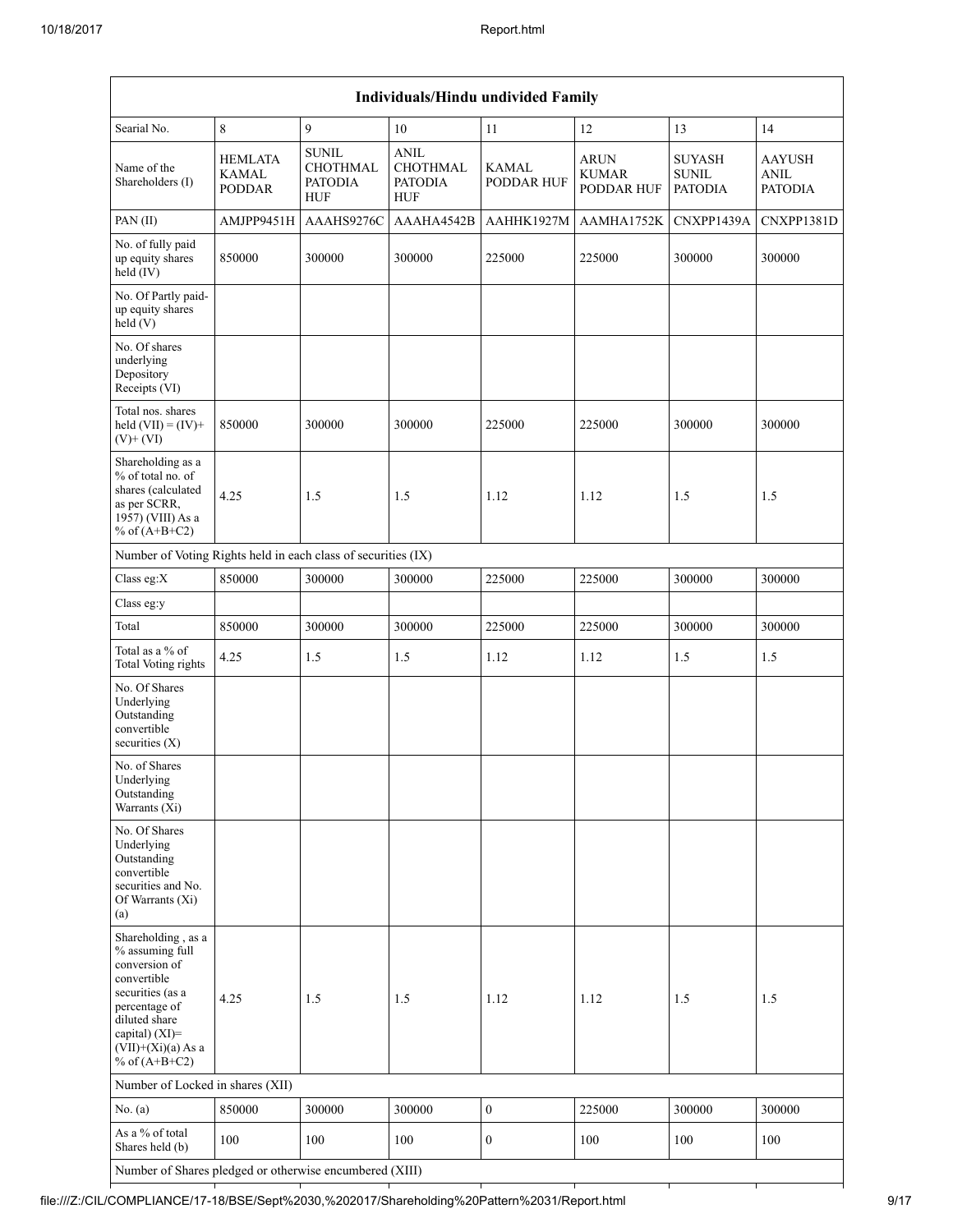## 10/18/2017 Report.html

| No. $(a)$                                                            |        |        |        |        |        |        |        |  |
|----------------------------------------------------------------------|--------|--------|--------|--------|--------|--------|--------|--|
| As a % of total<br>Shares held (b)                                   |        |        |        |        |        |        |        |  |
| Number of equity<br>shares held in<br>dematerialized<br>form $(XIV)$ | 850000 | 300000 | 300000 | 225000 | 225000 | 300000 | 300000 |  |
| Reason for not providing PAN                                         |        |        |        |        |        |        |        |  |
| Reason for not<br>providing PAN                                      |        |        |        |        |        |        |        |  |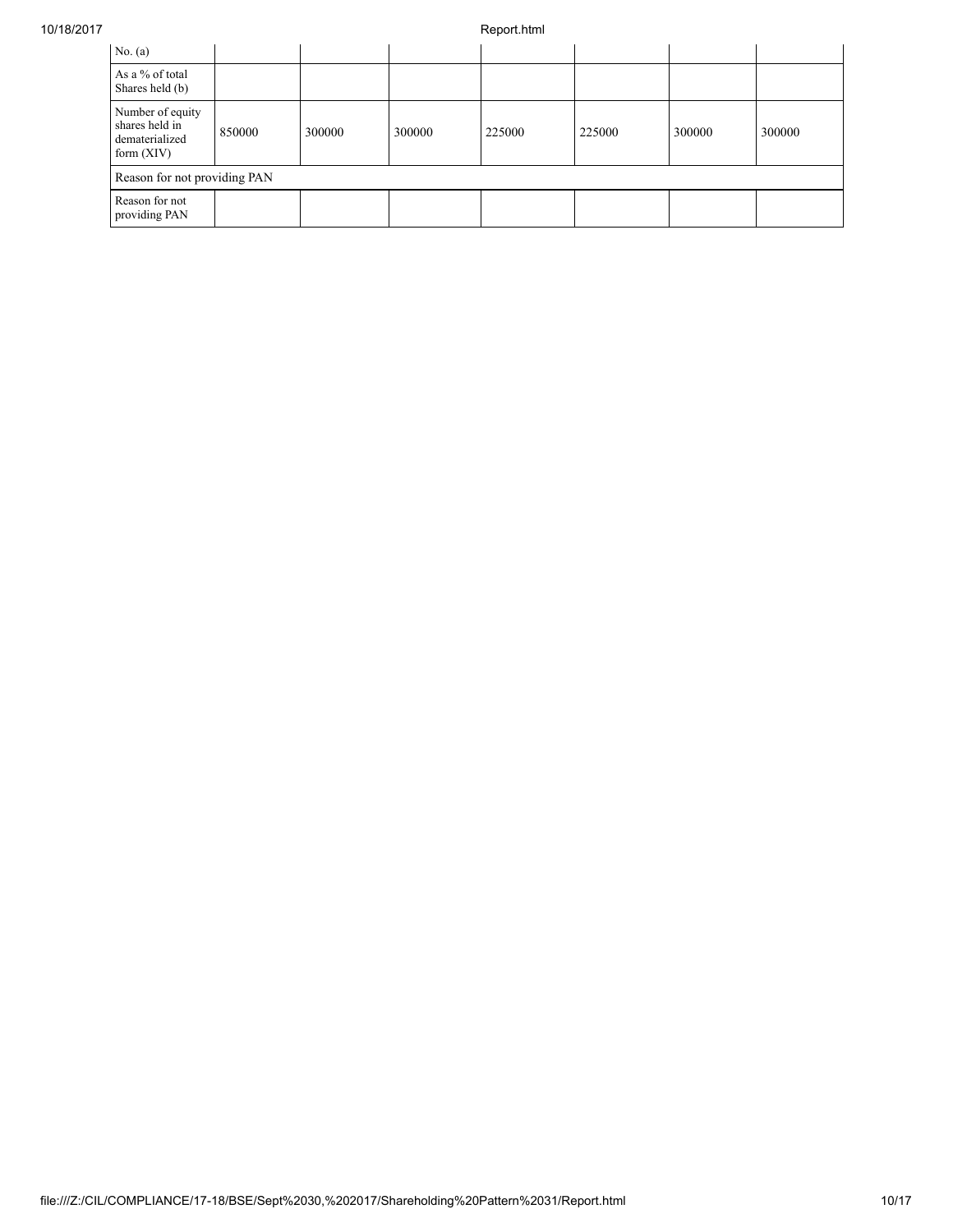| Individuals/Hindu undivided Family                                                                                                                                                       |                                                         |                            |                       |  |  |  |  |  |  |
|------------------------------------------------------------------------------------------------------------------------------------------------------------------------------------------|---------------------------------------------------------|----------------------------|-----------------------|--|--|--|--|--|--|
| Searial No.                                                                                                                                                                              | 15                                                      | 16                         |                       |  |  |  |  |  |  |
| Name of the<br>Shareholders (I)                                                                                                                                                          | <b>SHREYA PATODIA</b>                                   | <b>AASTHA ANIL PATODIA</b> | Click here to go back |  |  |  |  |  |  |
| PAN(II)                                                                                                                                                                                  | BSHPP9169F                                              | CYRPP9441H                 | Total                 |  |  |  |  |  |  |
| No. of fully paid<br>up equity shares<br>held (IV)                                                                                                                                       | 300000                                                  | 300000                     | 14300000              |  |  |  |  |  |  |
| No. Of Partly paid-<br>up equity shares<br>held(V)                                                                                                                                       |                                                         |                            |                       |  |  |  |  |  |  |
| No. Of shares<br>underlying<br>Depository<br>Receipts (VI)                                                                                                                               |                                                         |                            |                       |  |  |  |  |  |  |
| Total nos. shares<br>held $(VII) = (IV) +$<br>$(V)$ + $(VI)$                                                                                                                             | 300000                                                  | 300000                     | 14300000              |  |  |  |  |  |  |
| Shareholding as a<br>% of total no. of<br>shares (calculated<br>as per SCRR,<br>1957) (VIII) As a<br>% of $(A+B+C2)$                                                                     | 1.5                                                     | 1.5                        | 71.48                 |  |  |  |  |  |  |
| Number of Voting Rights held in each class of securities (IX)                                                                                                                            |                                                         |                            |                       |  |  |  |  |  |  |
| Class eg:X                                                                                                                                                                               | 300000                                                  | 300000                     | 14300000              |  |  |  |  |  |  |
| Class eg:y                                                                                                                                                                               |                                                         |                            |                       |  |  |  |  |  |  |
| Total                                                                                                                                                                                    | 300000                                                  | 300000                     | 14300000              |  |  |  |  |  |  |
| Total as a % of<br><b>Total Voting rights</b>                                                                                                                                            | 1.5                                                     | 1.5                        | 71.48                 |  |  |  |  |  |  |
| No. Of Shares<br>Underlying<br>Outstanding<br>convertible<br>securities $(X)$                                                                                                            |                                                         |                            |                       |  |  |  |  |  |  |
| No. of Shares<br>Underlying<br>Outstanding<br>Warrants $(X_1)$                                                                                                                           |                                                         |                            |                       |  |  |  |  |  |  |
| No. Of Shares<br>Underlying<br>Outstanding<br>convertible<br>securities and No.<br>Of Warrants (Xi)<br>(a)                                                                               |                                                         |                            |                       |  |  |  |  |  |  |
| Shareholding, as a<br>% assuming full<br>conversion of<br>convertible<br>securities (as a<br>percentage of<br>diluted share<br>capital) (XI)=<br>$(VII)+(Xi)(a)$ As a<br>% of $(A+B+C2)$ | 1.5                                                     | 1.5                        | 71.48                 |  |  |  |  |  |  |
| Number of Locked in shares (XII)                                                                                                                                                         |                                                         |                            |                       |  |  |  |  |  |  |
| No. $(a)$                                                                                                                                                                                | 300000                                                  | 300000                     | 14075000              |  |  |  |  |  |  |
| As a % of total<br>Shares held (b)                                                                                                                                                       | 100                                                     | 100                        | 98.43                 |  |  |  |  |  |  |
|                                                                                                                                                                                          | Number of Shares pledged or otherwise encumbered (XIII) |                            |                       |  |  |  |  |  |  |
| No. (a)                                                                                                                                                                                  |                                                         |                            |                       |  |  |  |  |  |  |
|                                                                                                                                                                                          |                                                         |                            |                       |  |  |  |  |  |  |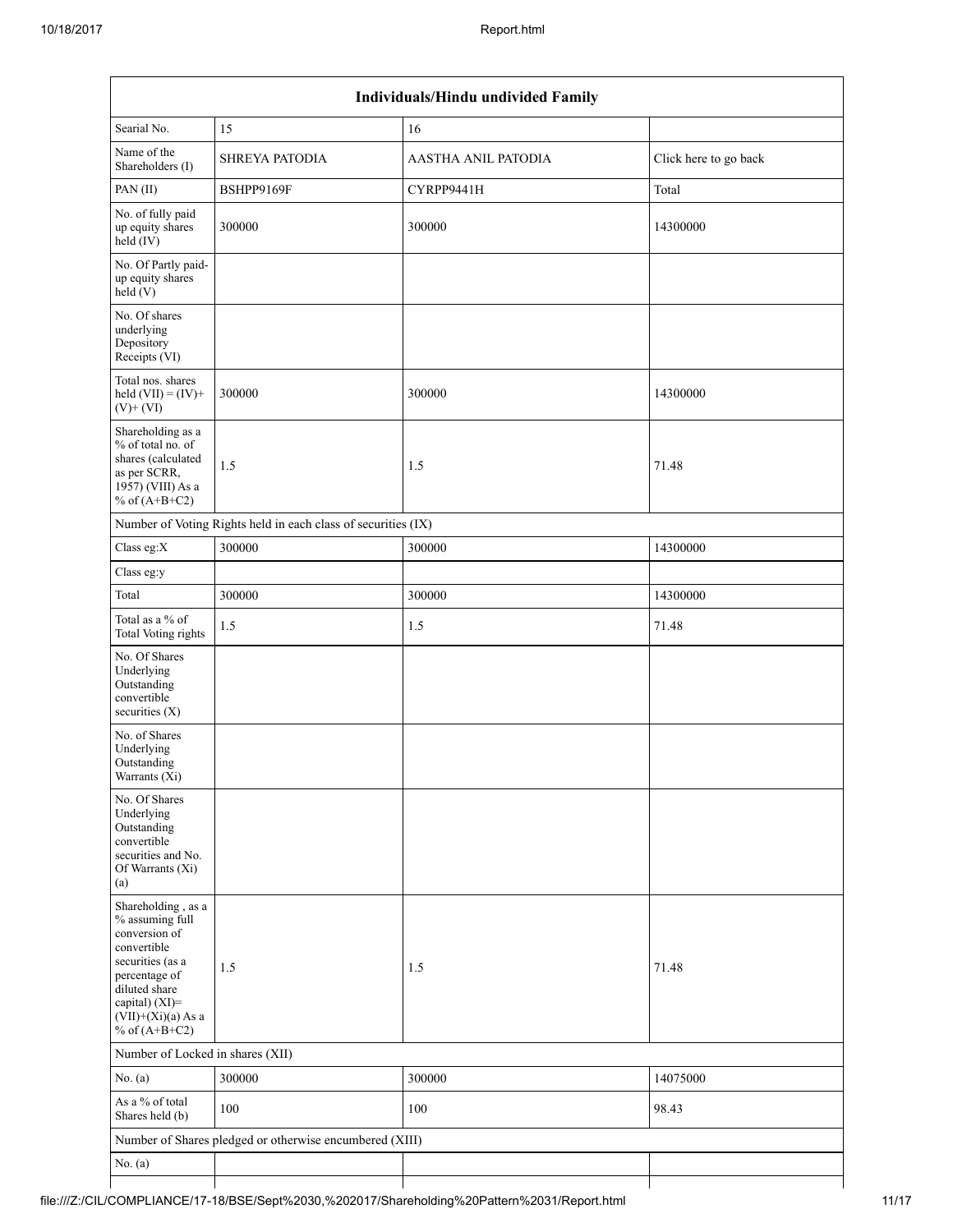## 10/18/2017 Report.html

| As a % of total<br>Shares held (b)                                   |                              |        |          |  |  |  |  |  |
|----------------------------------------------------------------------|------------------------------|--------|----------|--|--|--|--|--|
| Number of equity<br>shares held in<br>dematerialized<br>form $(XIV)$ | 300000                       | 300000 | 14300000 |  |  |  |  |  |
|                                                                      | Reason for not providing PAN |        |          |  |  |  |  |  |
| Reason for not<br>providing PAN                                      |                              |        |          |  |  |  |  |  |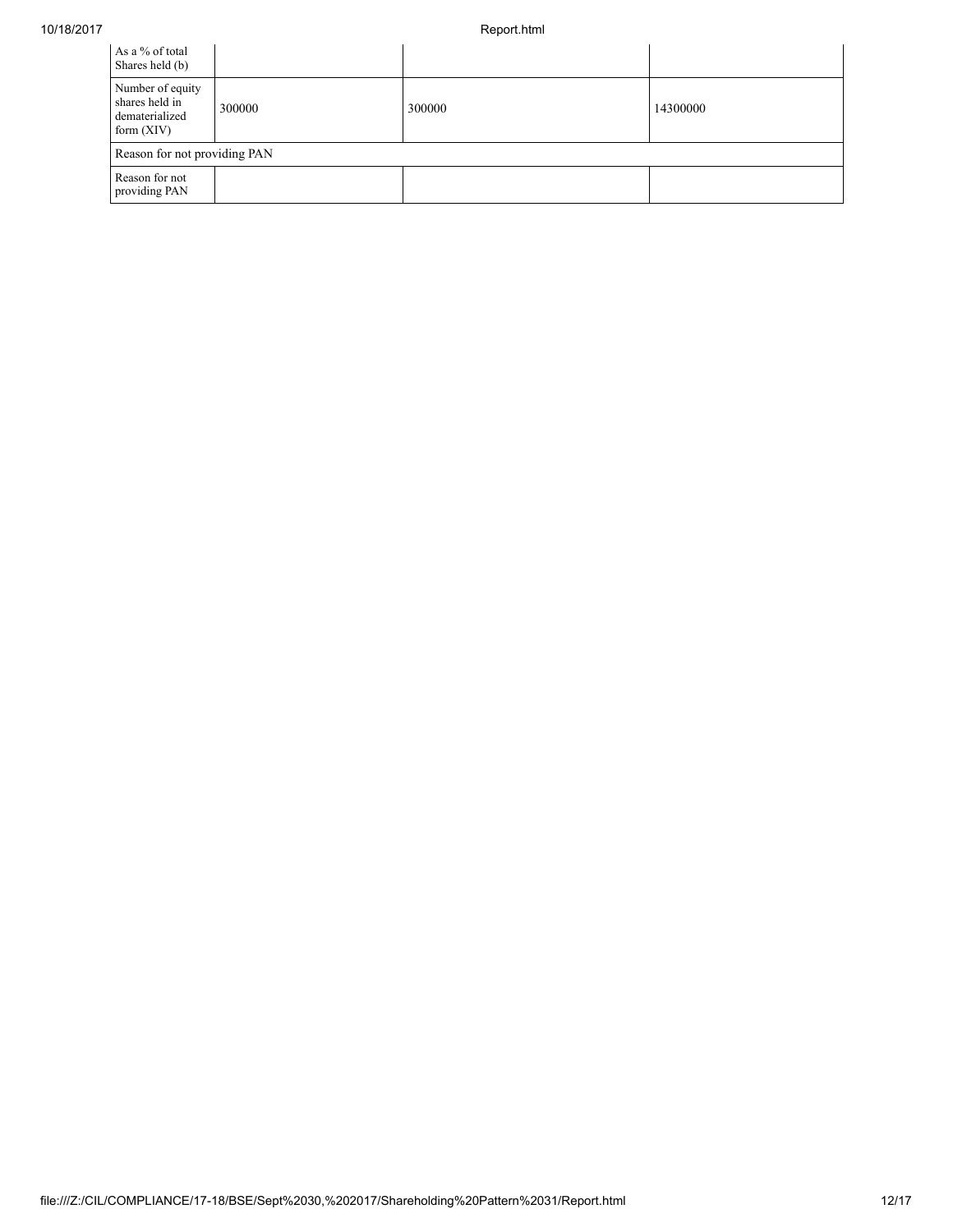| Any Other (specify)                                                                                                                                                                  |                                                               |                       |  |  |  |
|--------------------------------------------------------------------------------------------------------------------------------------------------------------------------------------|---------------------------------------------------------------|-----------------------|--|--|--|
| Searial No.                                                                                                                                                                          | $\mathbf{1}$                                                  |                       |  |  |  |
| Category                                                                                                                                                                             | <b>Bodies Corporate</b>                                       | Click here to go back |  |  |  |
| Name of the<br>Shareholders (I)                                                                                                                                                      | UPTON INFRASTRUCTURE PRIVATE LIMITED                          |                       |  |  |  |
| PAN(II)                                                                                                                                                                              | AAACU9556A                                                    | Total                 |  |  |  |
| No. of the<br>Shareholders (I)                                                                                                                                                       | 1                                                             | 1                     |  |  |  |
| No. of fully paid<br>up equity shares<br>held (IV)                                                                                                                                   | 386527                                                        | 386527                |  |  |  |
| No. Of Partly paid-<br>up equity shares<br>held(V)                                                                                                                                   |                                                               |                       |  |  |  |
| No. Of shares<br>underlying<br>Depository<br>Receipts (VI)                                                                                                                           |                                                               |                       |  |  |  |
| Total nos. shares<br>held $(VII) = (IV) +$<br>$(V)$ + $(VI)$                                                                                                                         | 386527                                                        | 386527                |  |  |  |
| Shareholding as a<br>% of total no. of<br>shares (calculated<br>as per SCRR,<br>1957) (VIII) As a<br>% of $(A+B+C2)$                                                                 | 1.93                                                          | 1.93                  |  |  |  |
|                                                                                                                                                                                      | Number of Voting Rights held in each class of securities (IX) |                       |  |  |  |
| Class eg: X                                                                                                                                                                          | 386527                                                        | 386527                |  |  |  |
| Class eg:y                                                                                                                                                                           |                                                               |                       |  |  |  |
| Total                                                                                                                                                                                | 386527                                                        | 386527                |  |  |  |
| Total as a % of<br>Total Voting rights                                                                                                                                               | 1.93                                                          | 1.93                  |  |  |  |
| No. Of Shares<br>Underlying<br>Outstanding<br>convertible<br>securities $(X)$                                                                                                        |                                                               |                       |  |  |  |
| No. of Shares<br>Underlying<br>Outstanding<br>Warrants (Xi)                                                                                                                          |                                                               |                       |  |  |  |
| No. Of Shares<br>Underlying<br>Outstanding<br>convertible<br>securities and No.<br>Of Warrants (Xi)<br>(a)                                                                           |                                                               |                       |  |  |  |
| Shareholding, as a<br>% assuming full<br>conversion of<br>convertible<br>securities (as a<br>percentage of<br>diluted share<br>capital) (XI)=<br>$(VII)+(X)$ As a %<br>of $(A+B+C2)$ | 1.93                                                          | 1.93                  |  |  |  |
| Number of Locked in shares (XII)                                                                                                                                                     |                                                               |                       |  |  |  |
| No. $(a)$                                                                                                                                                                            | 386527                                                        | 386527                |  |  |  |
| As a % of total                                                                                                                                                                      | 100                                                           | 100                   |  |  |  |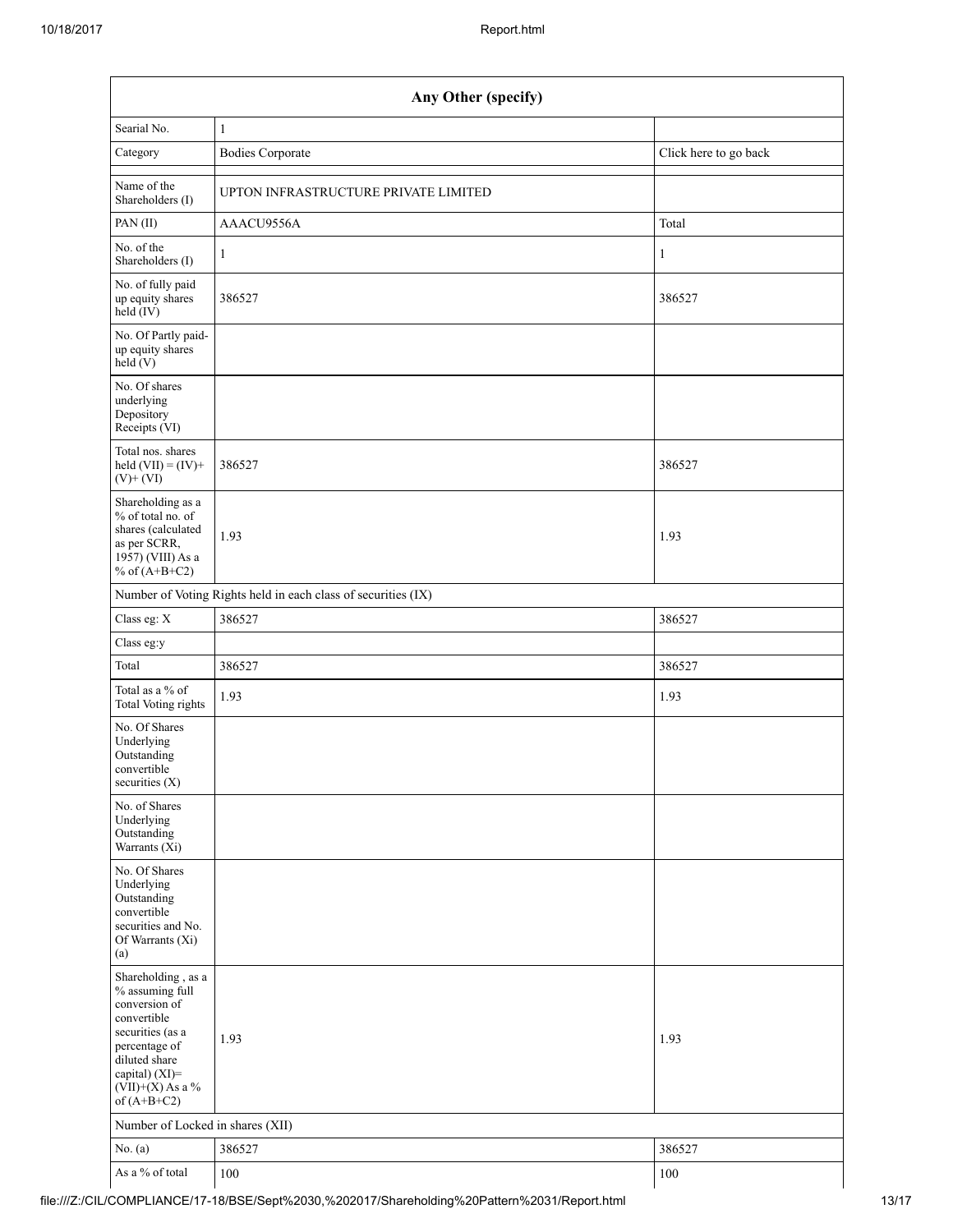| Shares held (b)                                                      |        |        |  |  |  |
|----------------------------------------------------------------------|--------|--------|--|--|--|
| Number of Shares pledged or otherwise encumbered (XIII)              |        |        |  |  |  |
| No. (a)                                                              |        |        |  |  |  |
| As a % of total<br>Shares held (b)                                   |        |        |  |  |  |
| Number of equity<br>shares held in<br>dematerialized<br>form $(XIV)$ | 386527 | 386527 |  |  |  |
| Reason for not<br>providing PAN                                      |        |        |  |  |  |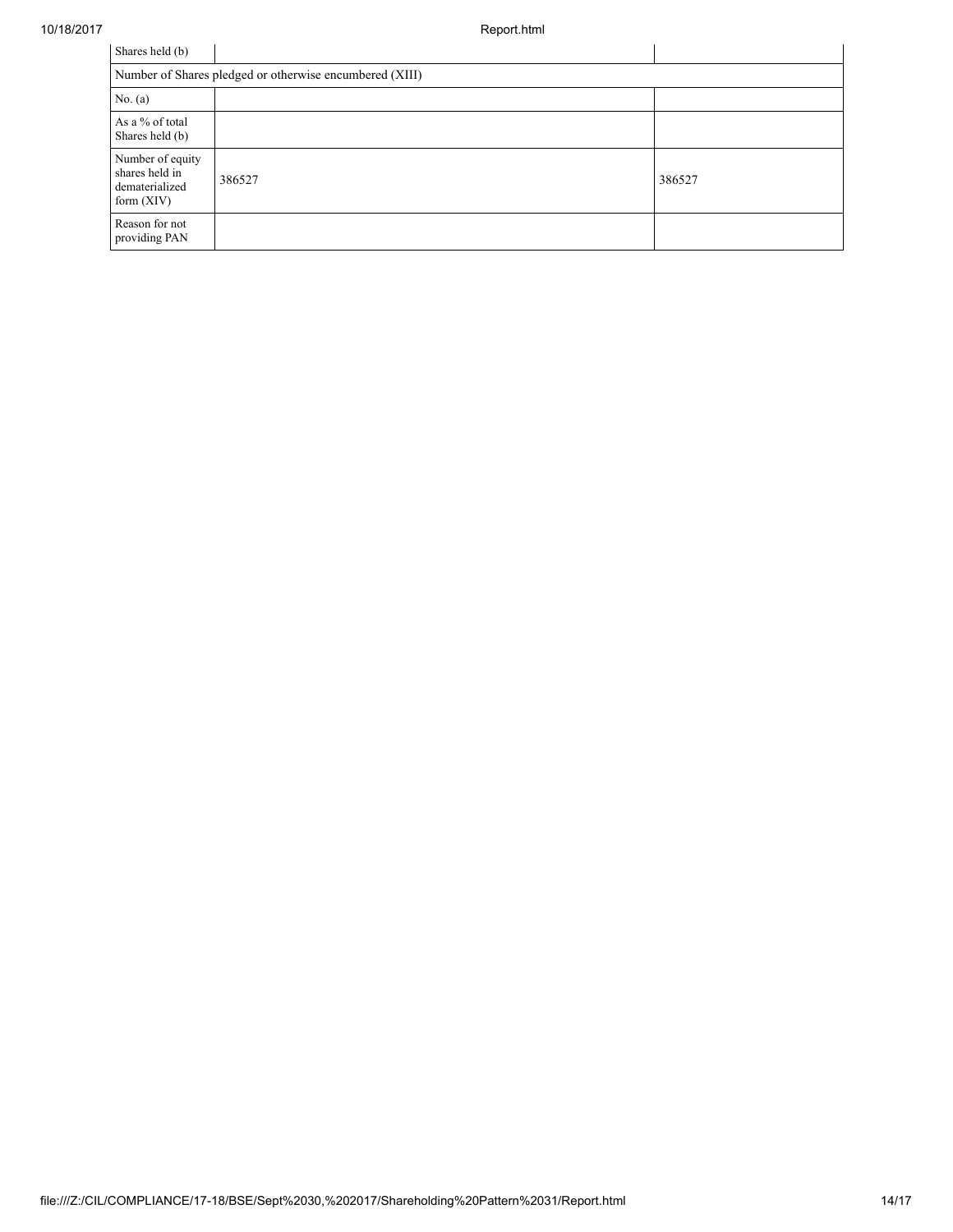| Any Other (specify)                                                                                                                                                                  |                                                               |                                               |                                           |                          |  |  |
|--------------------------------------------------------------------------------------------------------------------------------------------------------------------------------------|---------------------------------------------------------------|-----------------------------------------------|-------------------------------------------|--------------------------|--|--|
| Searial No.                                                                                                                                                                          | $\mathbf{1}$                                                  | $\sqrt{2}$                                    | $\overline{3}$                            |                          |  |  |
| Category                                                                                                                                                                             | <b>Bodies Corporate</b>                                       | <b>Bodies Corporate</b>                       | <b>Bodies Corporate</b>                   |                          |  |  |
| Category / More<br>than 1 percentage                                                                                                                                                 | More than 1 percentage of<br>shareholding                     | More than 1 percentage of<br>shareholding     | More than 1 percentage of<br>shareholding |                          |  |  |
| Name of the<br>Shareholders (I)                                                                                                                                                      | <b>AZURA PROJECTS</b><br>PRIVATE LIMITED                      | <b>FLORENCE SECURITIES</b><br>PRIVATE LIMITED | MIRANDA IMPEX<br>PRIVATE LIMITED          | Click here to<br>go back |  |  |
| PAN (II)                                                                                                                                                                             | AAGCA9030R                                                    | AABCF5634R                                    | AAFCM3304D                                | Total                    |  |  |
| No. of the<br>Shareholders (I)                                                                                                                                                       | 1                                                             | 1                                             | 1                                         | $\boldsymbol{0}$         |  |  |
| No. of fully paid<br>up equity shares<br>$\text{held}(\text{IV})$                                                                                                                    | 1285026                                                       | 935684                                        | 350000                                    | $\boldsymbol{0}$         |  |  |
| No. Of Partly paid-<br>up equity shares<br>held (V)                                                                                                                                  |                                                               |                                               |                                           |                          |  |  |
| No. Of shares<br>underlying<br>Depository<br>Receipts (VI)                                                                                                                           |                                                               |                                               |                                           |                          |  |  |
| Total nos. shares<br>held $(VII) = (IV) +$<br>$(V)$ + $(VI)$                                                                                                                         | 1285026                                                       | 935684                                        | 350000                                    | $\mathbf{0}$             |  |  |
| Shareholding as a<br>% of total no. of<br>shares (calculated<br>as per SCRR,<br>1957) (VIII) As a<br>% of $(A+B+C2)$                                                                 | 6.42                                                          | 4.68                                          | 1.75                                      | $\boldsymbol{0}$         |  |  |
|                                                                                                                                                                                      | Number of Voting Rights held in each class of securities (IX) |                                               |                                           |                          |  |  |
| Class eg: X                                                                                                                                                                          | 1285026                                                       | 935684                                        | 350000                                    | $\boldsymbol{0}$         |  |  |
| Class eg:y                                                                                                                                                                           |                                                               |                                               |                                           |                          |  |  |
| Total                                                                                                                                                                                | 1285026                                                       | 935684                                        | 350000                                    | $\boldsymbol{0}$         |  |  |
| Total as a % of<br><b>Total Voting rights</b>                                                                                                                                        | 6.42                                                          | 4.68                                          | 1.75                                      | $\boldsymbol{0}$         |  |  |
| No. Of Shares<br>Underlying<br>Outstanding<br>convertible<br>securities (X)                                                                                                          |                                                               |                                               |                                           |                          |  |  |
| No. of Shares<br>Underlying<br>Outstanding<br>Warrants (Xi)                                                                                                                          |                                                               |                                               |                                           |                          |  |  |
| No. Of Shares<br>Underlying<br>Outstanding<br>convertible<br>securities and No.<br>Of Warrants (Xi)<br>(a)                                                                           |                                                               |                                               |                                           |                          |  |  |
| Shareholding, as a<br>% assuming full<br>conversion of<br>convertible<br>securities (as a<br>percentage of<br>diluted share<br>capital) (XI)=<br>$(VII)+(X)$ As a %<br>of $(A+B+C2)$ | 6.42                                                          | 4.68                                          | 1.75                                      | $\boldsymbol{0}$         |  |  |
| Number of Locked in shares (XII)                                                                                                                                                     |                                                               |                                               |                                           |                          |  |  |
| No. (a)                                                                                                                                                                              | $\boldsymbol{0}$                                              | $\boldsymbol{0}$                              | $\boldsymbol{0}$                          | $\boldsymbol{0}$         |  |  |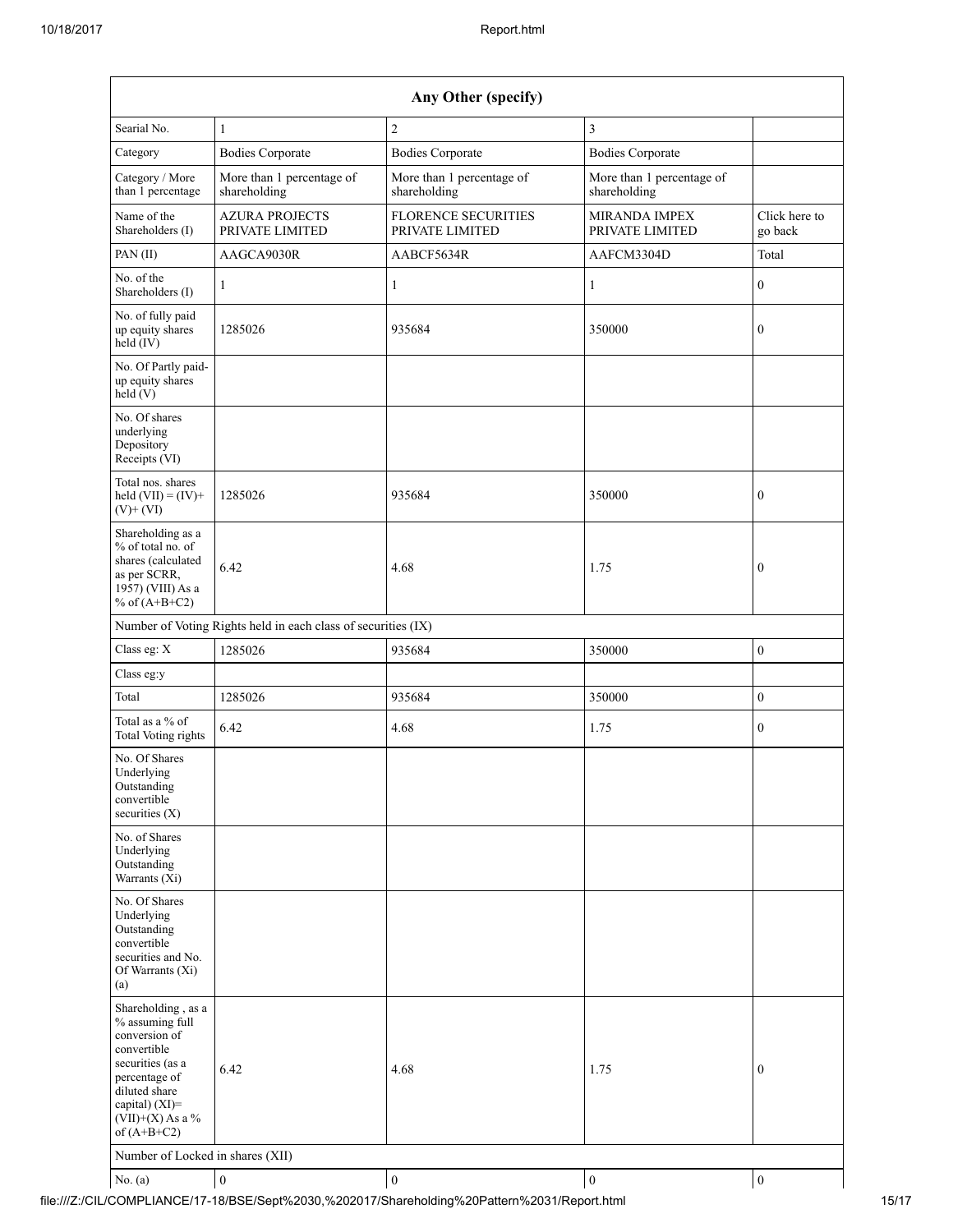| As a % of total<br>Shares held (b)                                   | 0       |        | 0      | υ                |  |  |
|----------------------------------------------------------------------|---------|--------|--------|------------------|--|--|
| Number of equity<br>shares held in<br>dematerialized<br>form $(XIV)$ | 1285026 | 935684 | 350000 | $\left( \right)$ |  |  |
| Reason for not providing PAN                                         |         |        |        |                  |  |  |
| Reason for not<br>providing PAN                                      |         |        |        |                  |  |  |